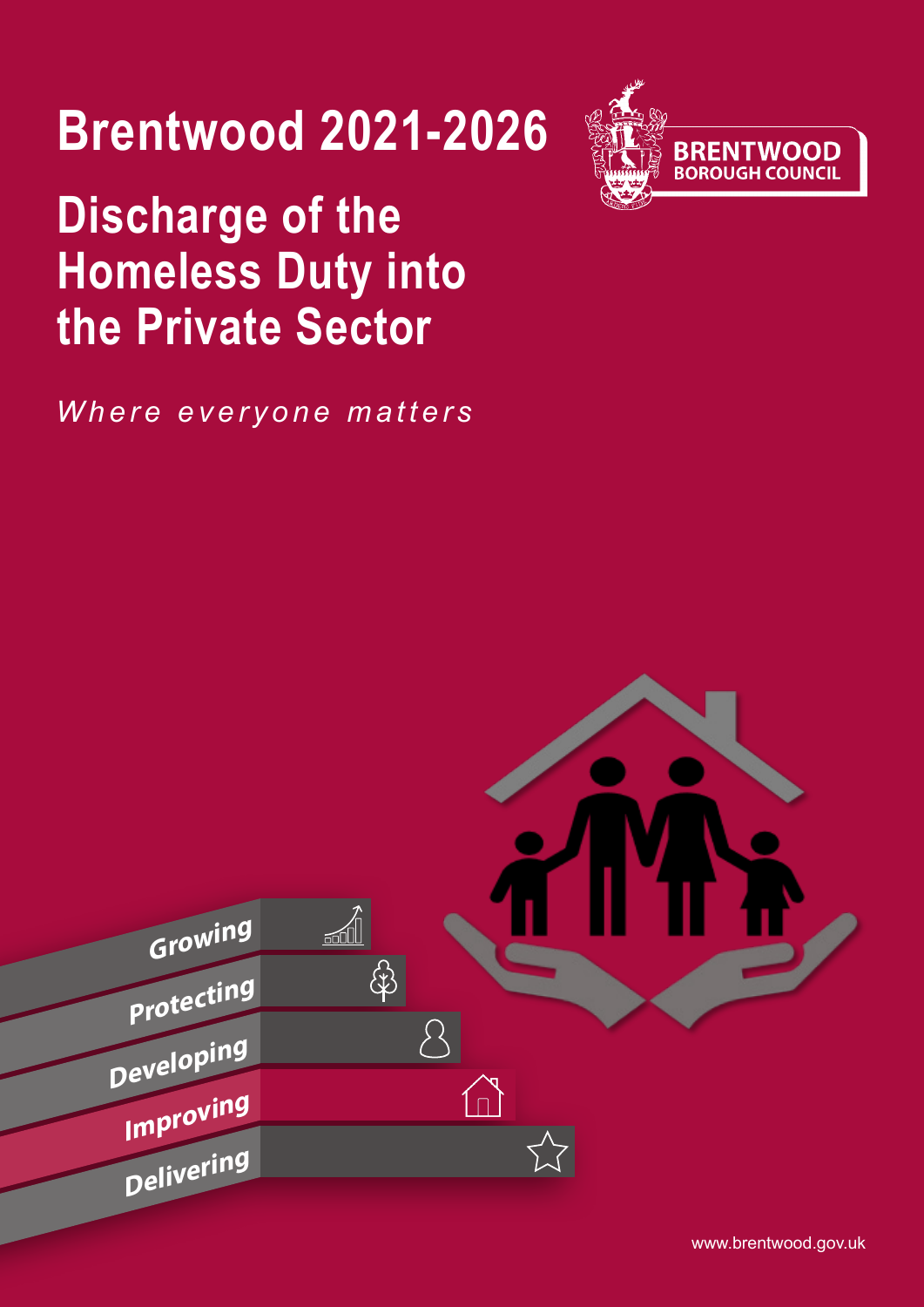

### **Policy to enable the discharge of the homelessness duty Into the private sector**

#### **1. Background**

- 1.1. Provisions in the Localism Act 2011 give Local Authorities more scope to place homeless households in private rented homes. These powers also provide an opportunity to build stronger links with local landlords and raise the general standards of rented homes in the Borough.
- 1.2. The DCLG issued supplementary guidance relating to this power in November 2012 (1) and a Homelessness (Suitability of accommodation) (England) Order relating to the quality of accommodation to be provided. Officers are required to have regard to these requirements when seeking to discharge the full homelessness duty into the private rented sector. The powers came into effect from 9th November 2012.

#### **2. The legal position**

- 2.1. The Localism Act allows local authorities to fully discharge the main housing duty by a 'private rented sector offer' (s193 (7AA)-(7AC) Housing Act 1996 as amended by 2.148(5)- (7) Localism Act 2011). This must be an offer of assured shorthold tenancy with a minimum fixed term of 12 months.
- 2.2. Brentwood Borough Council should assess each statutory homeless household to establish whether an offer of a tenancy in the private rented sector may be suitable for the purpose of discharge of the duty.

#### **3. Brentwood Borough Council policy statement**

- 3.1 Brentwood Borough Council will consider a 'private sector offer' (PSO) to end the homelessness duty in all cases. If an options officer considers that a PSO is appropriate to the needs of the applicant, and if suitable accommodation can be secured, then such an offer will routinely be made.
- 3.2 This will be considered the household's one offer of suitable accommodation and whether the household accepts or refuse this offer, it will discharge the Council's statutory homelessness duty.
- 3.3 This policy sends a clear message that homelessness will no longer give a guarantee that homeless households will receive an offer of social housing. This supports the current approach to preventing homelessness wherever possible, and to encourage applicants to apply for housing through the housing register route, rather than the homelessness route.
- 3.4 This policy fits with the Council's Housing Strategy objectives.
- 3.5 This policy fits with the Homelessness and Rough Sleepers strategy.



Page 2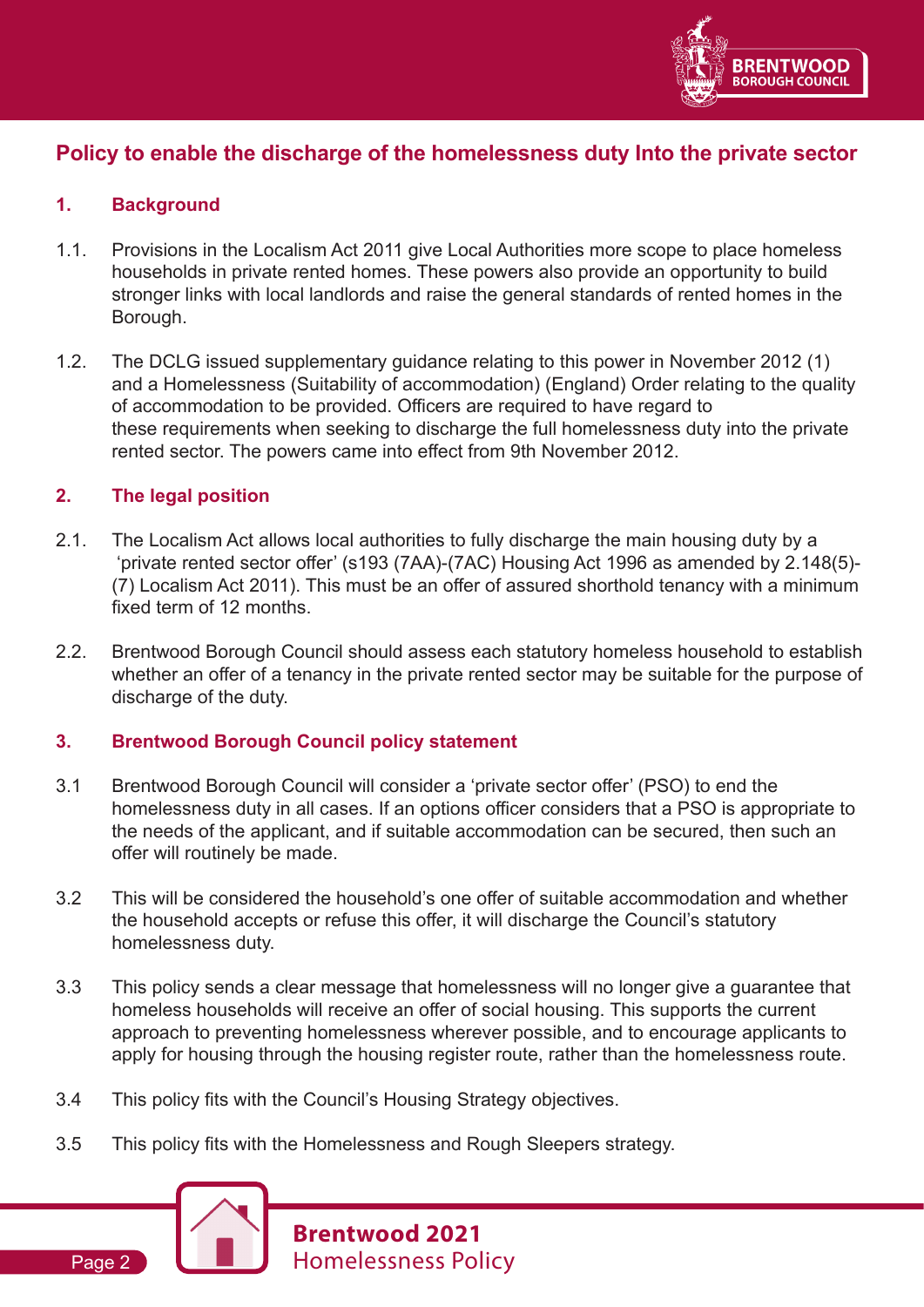

- **Page** 3.6 This policy will comply with:
	- Part 7 of the Housing Act 1996, as amended by the Homelessness Act 2002.
	- The Localism Act 2011.
	- · Homelessness (Suitability of accommodation) (England) Order 2012.
	- Homelessness Code of Guidance for local authorities 2006.
	- Equality Act 2010.

#### **4. Applying the policy**

- 4.1. Each case will be considered on its own merits. This policy seeks to ensure that both a comprehensive needs assessment and risk assessment are carried out for each household. All households will be assessed based on their individual housing needs. This policy will ensure that there is no discrimination on the grounds of: age; disability; gender reassignment; marriage and civil partnership; pregnancy and maternity; race; religion and belief; gender; sexual orientation. In considering the individual circumstances of each household, housing options officers will consider the following guidance:
	- We will not usually make a PSO if the applicant is vulnerable, requiring sheltered accommodation, or who is considered unlikely to be able to sustain a private rented tenancy.
	- We would not usually make a PSO if the applicant or a member of their household requires significant disabled adaptations to make the property suitable.
	- We would not usually make a PSO if the applicant was previously a social housing tenant within the Borough and who has fled domestic violence; other violence; or harassment.
	- We will also consider the affordability of the accommodation, having regard to Housing benefit/Local housing allowance rates and the overall benefit cap that could be applied to the household. This is likely to have an implication for larger families where a PSO may be inappropriate on the grounds of cost.

**Brentwood 2021** Homelessness Policy

4.2. Length of the tenancy, the guidance requires that PSO should secure assured shorthold tenancies for 12 months, but the Council will try to secure longer agreements with landlords wherever possible.



Page 3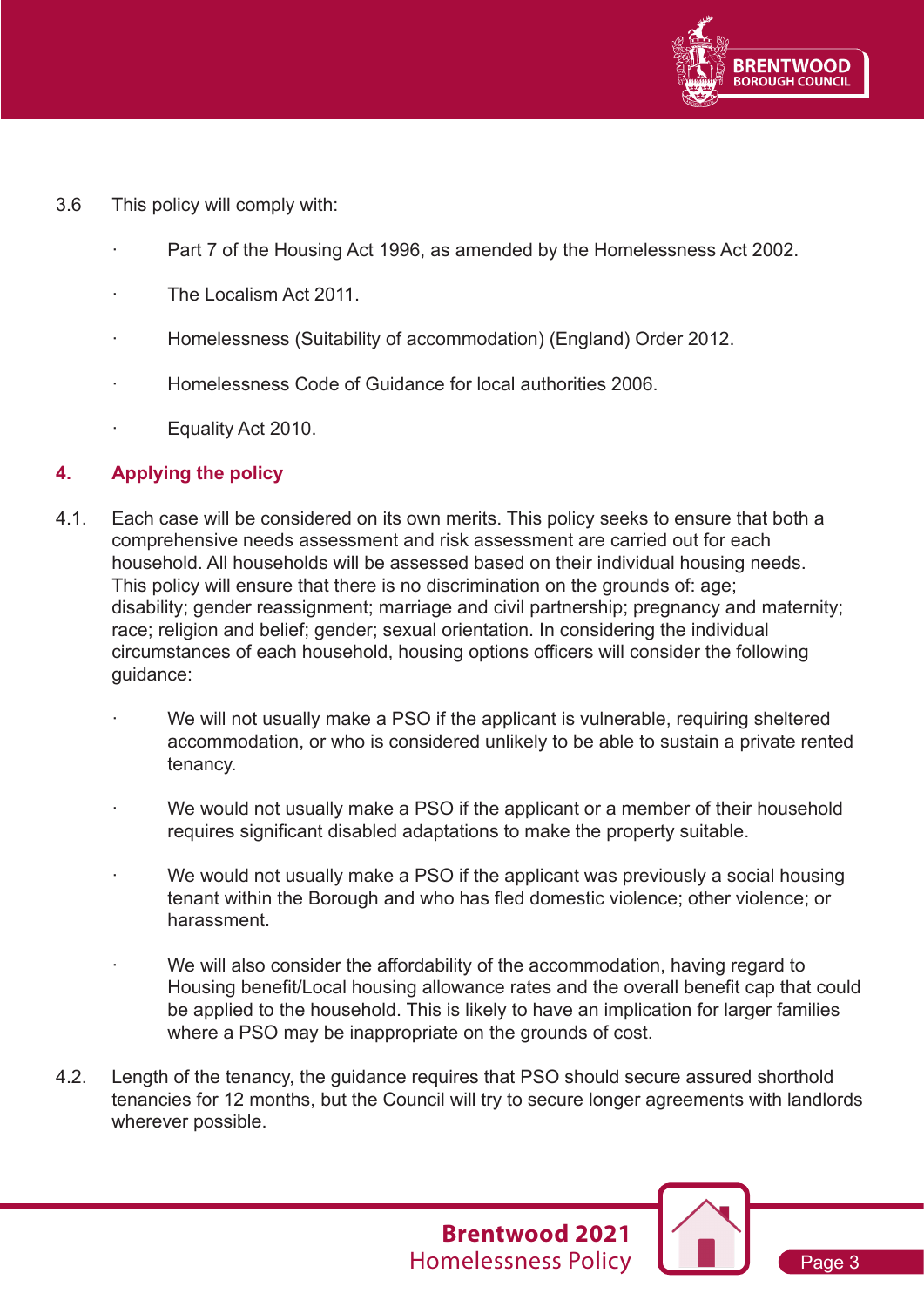

4.3. If accommodation provided under a PSO is lost unintentionally within two years of tenancy commencement, the Council will owe a 're-application' duty which will require that alternative accommodation is secured for the applicant. This duty will apply regardless of whether there has been any change to the priority need status of the household. It should also be noted the household should be treated as threatened with homelessness from the date the notice is issued, and treated as homeless from the date the notice expires.

#### **5. Suitability of private sector offers**

5.1. Under this policy the Council will make 'suitable' offers of private rented accommodation to discharge the homelessness duty. In assessing the suitability of the accommodation the Council will comply with the relevant legislation, associated case law and the Code of Guidance as it relates to location, conditions and affordability.

#### **Location**

5.2. Securing affordable private rented accommodation in the borough is a challenge. The Localism Act does allow authorities to discharge their duty to PSO outside the borough without the express agreement of applicants but is under an obligation to take account of the 'suitability' of the accommodation as set out in the Homelessness (Suitability of accommodation) (England) Order 2012-Part 1.

'In determining whether accommodation is suitable for a person, the local housing authority must take into account the location of the accommodation including:

- Where the accommodation is situated outside the district of the local housing authority, the distance of the accommodation from the district of the authority
- The significance of any disruption which would be caused by the location of the accommodation to the employment, caring responsibilities or education of the person or members of the persons household
- The proximity and accessibility of the accommodation to medical facilities and other support which:
	- *a. Are currently used by or provided to the person or members of the person's household and*
	- *b. The proximity and accessibility of the accommodation to local services, amenities, and transport.*

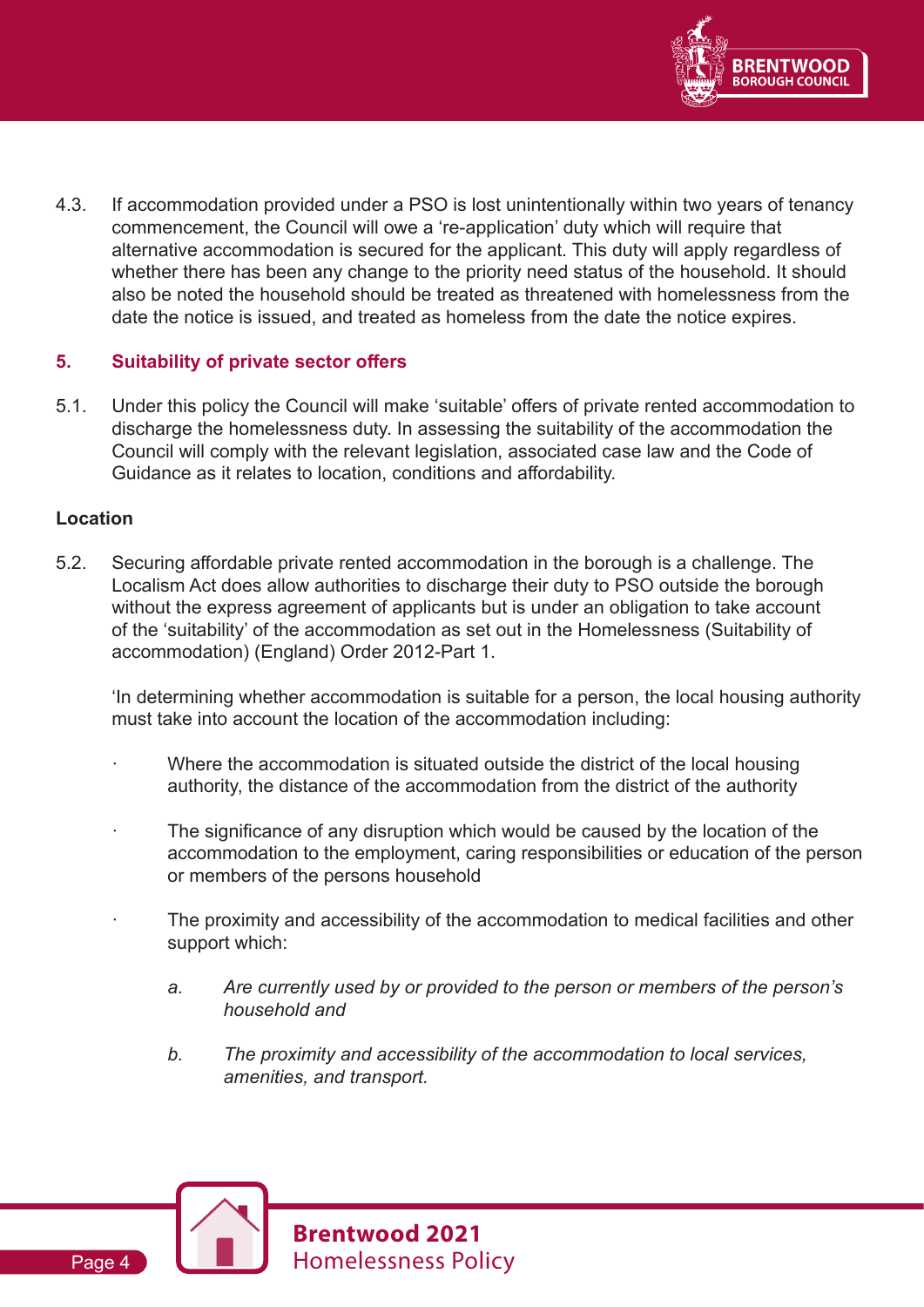

#### **Property Condition and Management**

- 5.3. The Homelessness (Suitability of accommodation) (England) Order 2012 Part 2 sets out a list of requirements relating to the property and its management that must be met for the property to be suitable.
- 5.4. Accommodation offered should be in a 'reasonable physical condition' and suitable in relation to:
	- Electrical regulations.
	- Fire safety.
	- Carbon Monoxide poisoning, with Carbon monoxide alarms fitted.
	- Houses of Multiple occupation (HMO) licensing.
	- Valid Energy performance certification and to be level C or above.
	- Gas safety record and a valid Landlord's Gas Safety Record (LGSR) certificate.
	- That a written tenancy agreement will be provided.
	- And that the landlord is a "fit and proper person" to act in the capacity of a landlord.
- 5.5. There is no requirement in the suitability order for a technical inspection to be undertaken by a qualified officer but it is recommended that all properties are visited by a Council officer or by an agent authorised by the Council. Where a concern is identified that a Category 1 hazard may be present the matter will be referred to the Senior environmental officer for a technical assessment under Section 4 of the Housing Act 2004.

#### **Affordability**

5.6. For the property to be suitable it must be affordable under the terms set out in the Homelessness (Suitability of Accommodation) Order 1996 (SI 1996 No 3204). In assessing affordability the Council will consider not only if it is affordable now but whether it will be affordable in the next 12 months if it is known that the household based on their known circumstances is likely to receive a reduction in income due to changes in benefit entitlement due to welfare reform.



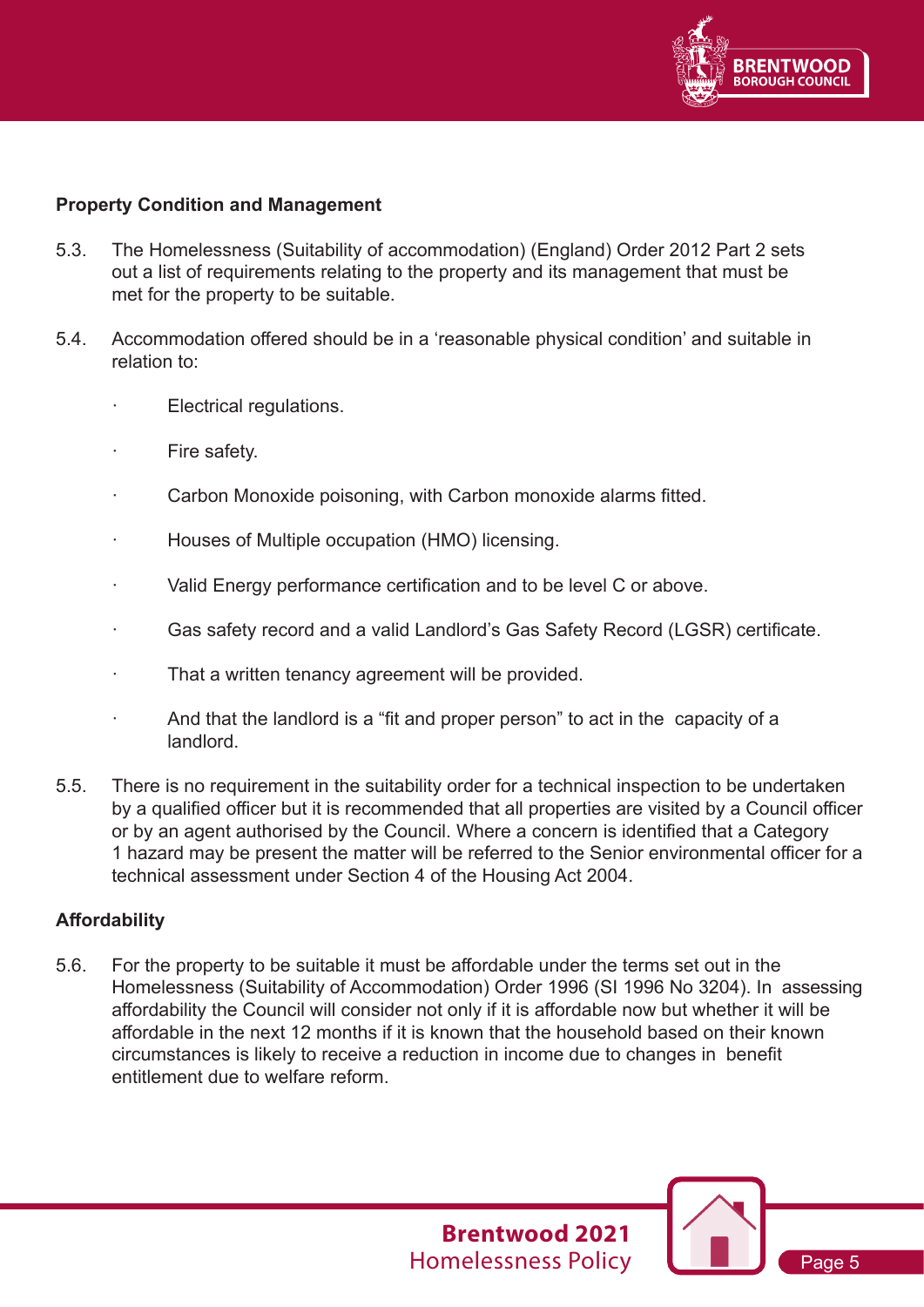

- 5.7. An individual affordability assessment will be undertaken for each applicant to be certain they can afford the housing without being deprived of basic essentials such as food, clothing, heating, transport, and other essentials and in so doing will take account of cost resulting from the location of the accommodation.
- 5.8. In considering affordability the Council will need to consider access to Discretionary Housing Payments which may reduce any rent shortfall to a level where the rent is affordable.

#### **6. Refusal or failure to respond to an offer of suitable accommodation**

- 6.1. Where a duty has been formally accepted under s.193 of the Act if you fail to respond, reject, or subsequently lose the accommodation provided as described above then the Local Authority will discharge its full re-housing duty. In this event the Local Authority would have no further legal duty to you and you would be required to leave the temporary accommodation and make your own provision forthwith.
- 6.2. You have a right to request a review of the suitability of the accommodation offered. Section 202(1A) of the Act allows you to request a review of the suitability of the accommodation offered whether or not you accept the offer. This means that you can move into the property and still request a review of its suitability. If you decide not to move into the property and you request a review of the suitability of the accommodation, and the review is found against you the Council will discharge its homeless duty towards you. If you are in temporary accommodation at the time this means that your tenancy or license to occupy will be terminated.
- 6.3. The suitability of accommodation made available under a PSO is subject to a right to review, and applicants also have a right of appeal to the County Court on a point of law if they remain dissatisfied with the outcome.